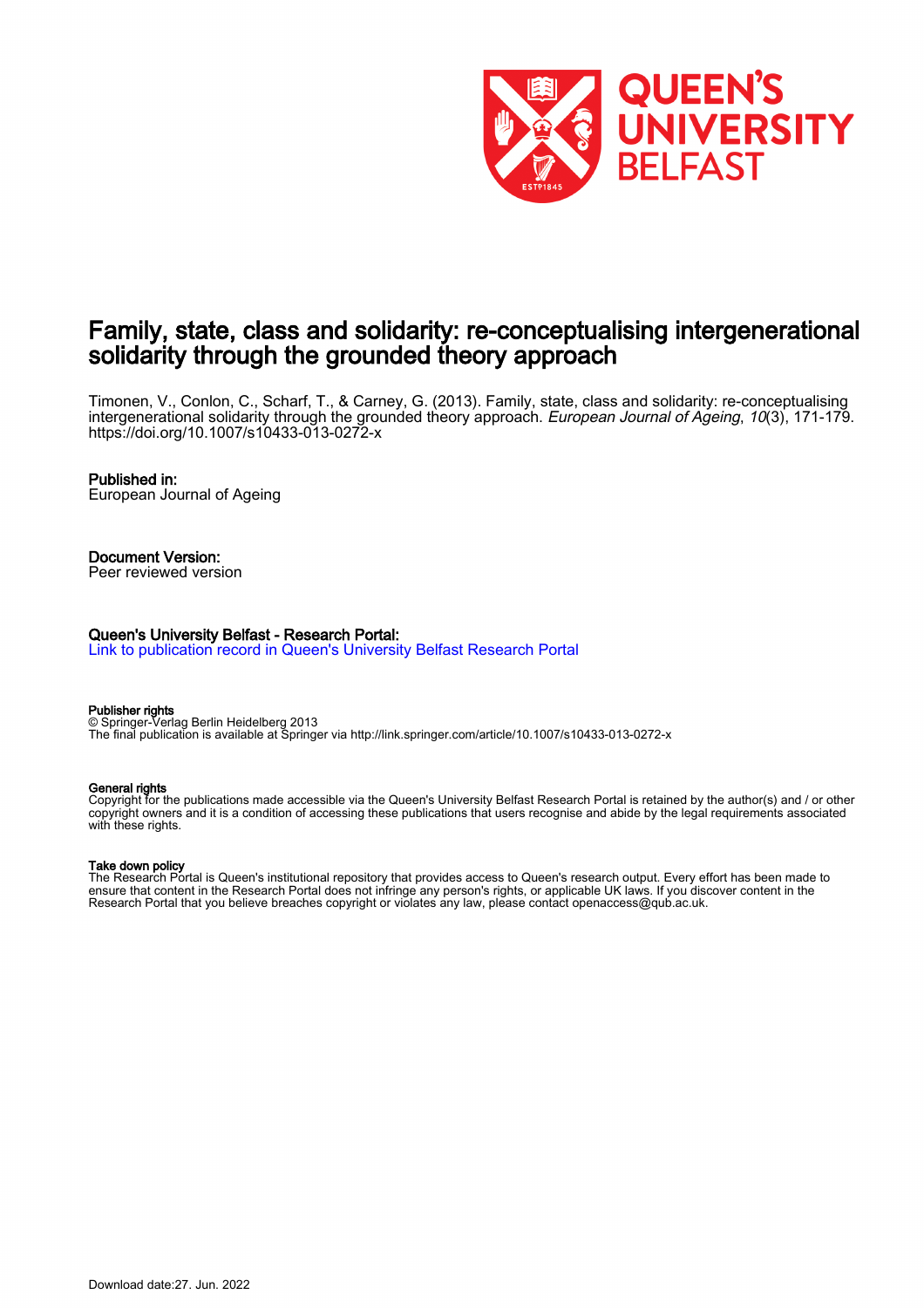**Timonen, Virpi, Conlon, Catherine, Scharf, Thomas and Carney, Gemma (2013):**

**Family, state, class and solidarity: Re-conceptualising intergenerational solidarity through the Grounded Theory approach**

# **Forthcoming in:** *European Journal of Ageing* **(2013)**

DOI: 10.1007/s10433-013-0272-x N.B. The final publication will be available at [http://link.springer.com](http://link.springer.com/)

#### **Abstract**

The relationship between class and intergenerational solidarities in the public and private spheres calls for further conceptual and theoretical development. This article discusses the findings from the first wave of a qualitative longitudinal study entitled *Changing Generations*, conducted in Ireland in 2011-2012, comprising 100 in-depth interviews with men and women across the age and socioeconomic spectrums. Constructivist Grounded Theory analysis of the data gives rise to the following postulates: (1) intergenerational solidarity at the family level is strongly contoured by socioeconomic status; (2) intergenerational solidarity evolves as family generations observe each others' practices and adjust their expectations accordingly; (3) intergenerational solidarity within families is also shaped by the public sphere (the welfare state) that generates varying expectations and levels of solidarity regarding State supports for different age groups, again largely dependent on socioeconomic status; (4) the liberal welfare state context, especially at a time of economic crisis, enhances the significance of intergenerational solidarity within families. We conclude by calling for research that is attuned to age/generation, gender *and* class, and how these operate across the family and societal levels.

**Keywords:** generation; socioeconomic status; constructivism; recession; welfare state; Ireland.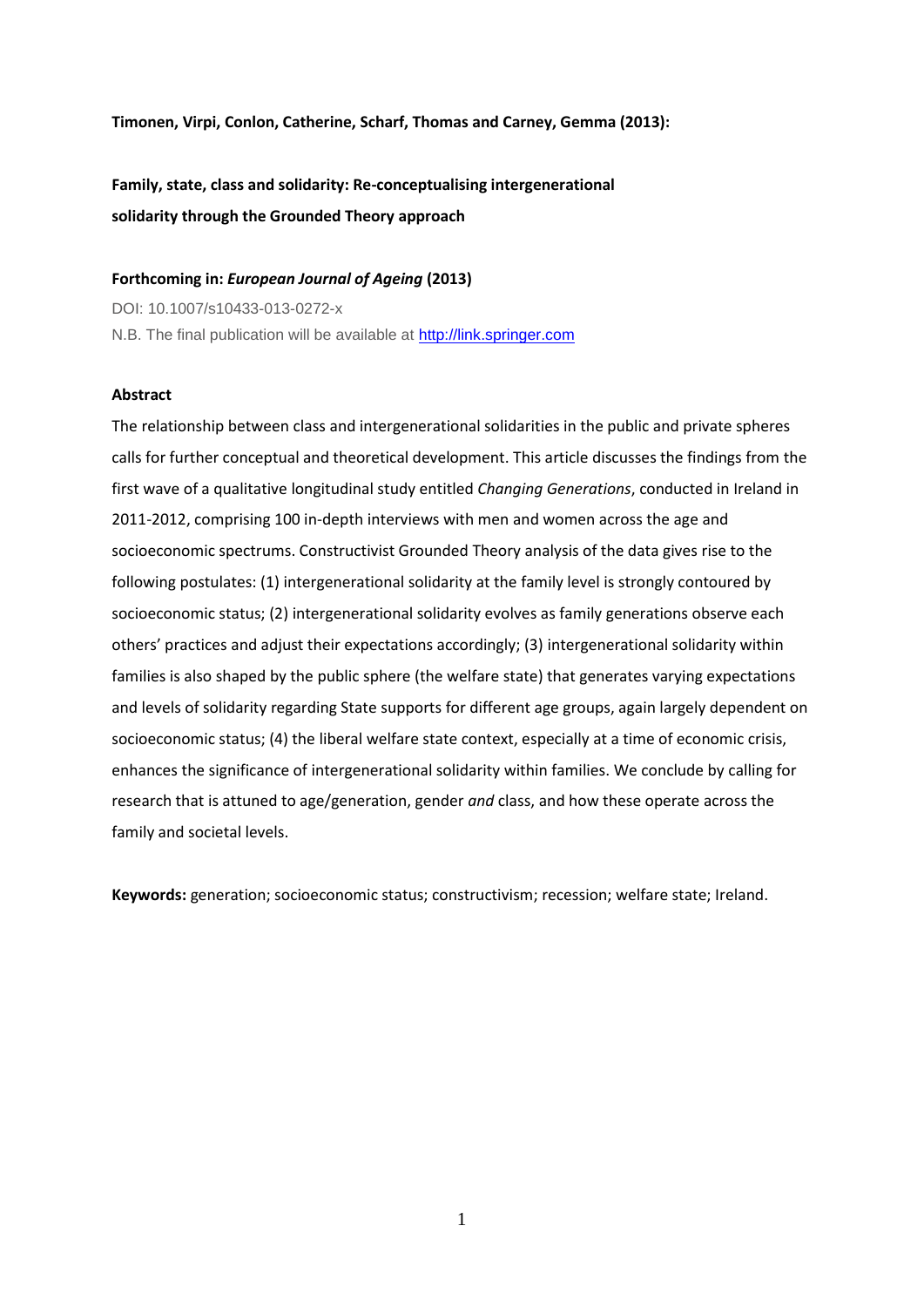**Family, state, class and solidarity: Re-conceptualising intergenerational solidarity through the Grounded Theory approach**

### **Introduction**

Intergenerational solidarity has both a private and a public dimension. We have varying expectations regarding what is 'due' to and from younger and older family members, and harbour understandings of what different generations at societal level 'owe' to one another. Sociologists have generated concepts and data on intergenerational solidarity, conflict and ambivalence in family relations (Bengtson 2001; Luescher and Pillemer 1998), and in welfare states (Arber and Attias-Donfut 2000; Vanhuysse and Goerres 2012). In research on both family-level and societal-level intergenerational solidarity, the influence of Bengtson's six-fold conceptualisation of parent-adult child solidarities is evident, comprising affectual (emotional closeness), structural (geographical closeness), associational (frequency of interaction), functional (help and care), normative (importance accorded to family), and consensual (agreement over values) solidarity.

Some researchers have sought to understand the relationship between intergenerational solidarity and class. At the societal level, class remains more influential than cohort differences in shaping expectations and beliefs about redistribution (Edlund and Svallfors 2012). Dykstra and Fokkema (2011) devise a four-fold typology of late-life families that taps into structural, associational, normative and functional dimensions of solidarity. Employing measures of education and household income, they also analyse the relationship between family types and socioeconomic differentials, concluding that higher income older households engage in fewer intergenerational support exchanges, and that high socioeconomic status increases 'the likelihood of individualism in late-life families' (p. 563). In contrast, Ward (2001) argues that 'socioeconomic status...[has] little relation to either family expectations or societal-level intergenerational attitudes' (p. 204).

The relationship between intergenerational solidarities (public and private) and class calls for more refined conceptualisation and theoretical development. Szydlik (2012) advocates the life-course approach to understanding intergenerational solidarity and the place of social stratification in these processes, asserting that processes of cumulative advantage over time and generations are complex and require research methods capable of capturing such complexity. Kohli (2006) has drawn attention to the importance of the extent to which the putative 'generational cleavage...masks the continued existence of the class cleavage between the wealthy and the poor'. He questions the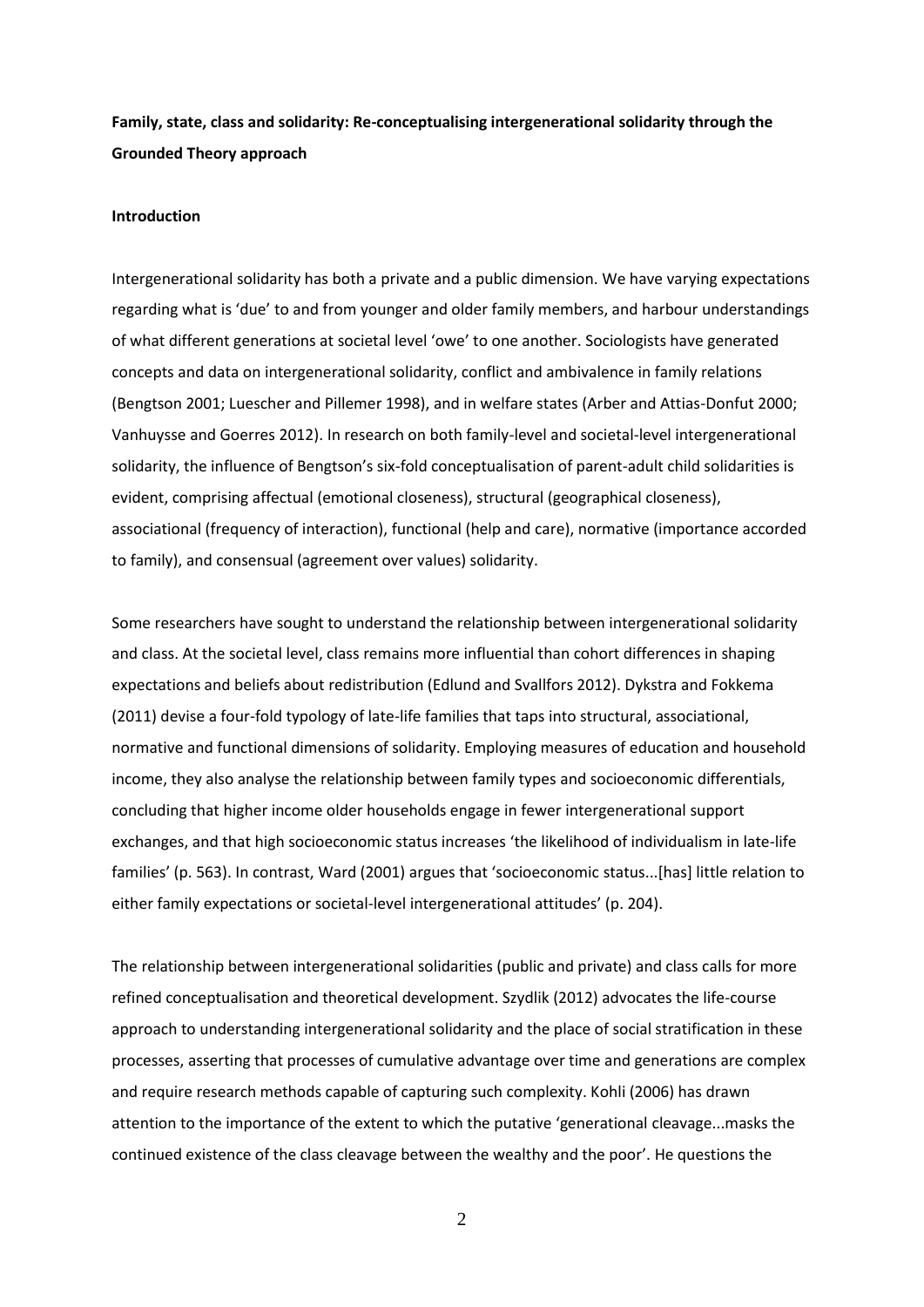extent to which 'the new *inter*generational conflicts [have] really crowded out traditional *intra*generational ones', and postulates that '[t]he discourse on intergenerational equity may function as an ideology: as a way to divert attention away from the still existing problems of poverty and exclusion *within* generations...based on class or gender'. Künemund (2008) suggests that 'it seems quite plausible to assume that the interaction [with regard to intergenerational solidarity] between the state and the family is not identical across all social strata' (2008: 117). We join these scholars in identifying the need for deeper insight into the processes that connect public and private intergenerational solidarities with class-based differences. Rapidly changing social and economic contexts are affecting intergenerational relations within families and welfare states across the globe, and intergenerational solidarities may help to sustain individuals, families and societies at a time of global economic challenges and growing inequality.

In response to a call for research on 'broader, realistic contexts' for intergenerational solidarity (Binstock 2010: 584), the *Changing Generations* study in Ireland is designed to interrogate the interface between family and societal solidarity and to enable re-conceptualisation of intergenerational solidarities. In order to understand solidarity between generations and inequality (especially cumulative (dis)advantage), one must include younger and older cohorts in the analyses, ideally within longitudinal research designs (Steinbach 2012). Consequently, the first wave of this qualitative longitudinal study, conducted in 2011-2012, examines everyday experiences and practices among people of different ages and socioeconomic backgrounds.

## **Context**

The *Changing Generations* study is contextualised within the Irish liberal welfare state (Considine and Dukelow 2009). We collected the data in the midst of one of the most severe recessions that has affected an OECD country since the 1930s Great Depression. The current economic crisis in Ireland was caused by a property market bubble that was fatefully combined with an overexposure of the banking system to the property sector. The financial collapse began in 2008, leading to a dramatic reduction in economic output in 2008-2010. Despite a recent recovery in the tradable sector and steep increase in exports, the domestic economy remains in severe recession in 2013. Tight fiscal policy, adopted in order to restore stability to the public finances and to fund the huge losses in the banking system, is manifesting itself in budget cuts which in turn are delaying recovery in domestic demand. Unemployment remains at an historically high level (Bergin et al. 2011). The traditional 'safety valve' of mass emigration has resulted in the exodus of over 250,000 people from Ireland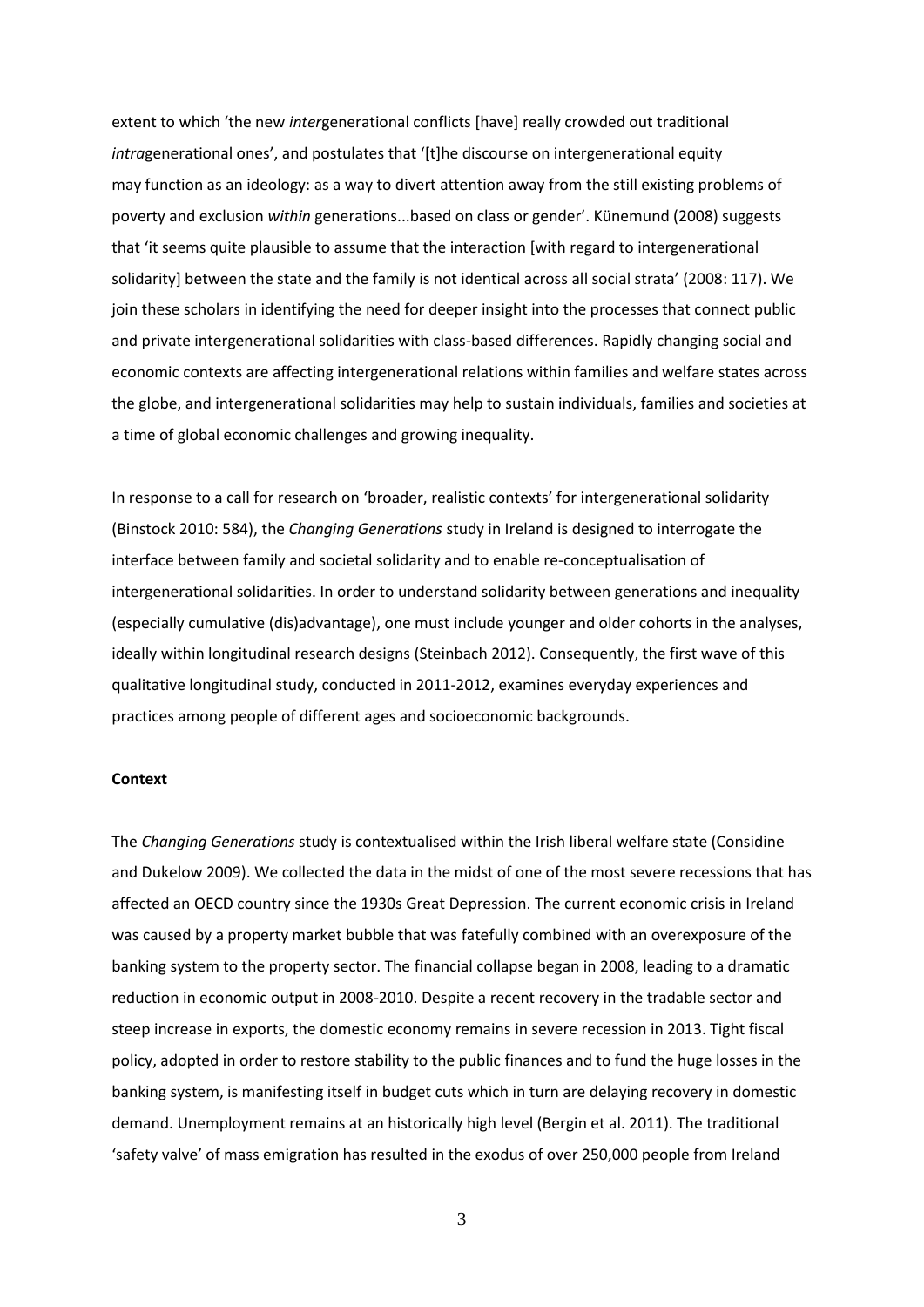since the start of the recession in 2008 – a considerable number in view of the fact that the total population is around 4.4 million people (Central Statistics Office 2011). Ramifications of the property bubble that burst in spectacular fashion include negative equity, 10 per cent of all residential mortgages being in long arrears (Central Bank of Ireland 2012), and nearly 3,000 'ghost' housing estates that were left uncompleted when the property market collapsed (Kitchin et al. 2012). The *Changing Generations* data therefore offer insights into intergenerational solidarity in the face of the challenges posed by a grave economic crisis.

#### **Research method**

*Changing Generations* adopted Charmaz's (2006) constructivist Grounded Theory method in the interest of enabling an inductive re-conceptualisation of intergenerational solidarity. In line with this method, our conceptualisation and theorising are constructed 'from the ground up', rather than with the view to testing or fleshing out any particular notions of or assumptions regarding solidarity. In everyday experiences and talk about intergenerational relations, manifestations and notions of solidarity feature. 'Solidarity' is an abstract concept that assumes content and meaning through human interactions and transfers, and our understandings of these. Changing Generations is a Grounded Theory study and hence did not use any *a priori* definitions or measurements of 'intergenerational solidarity'. The team decided to avoid abstract or conceptual language when recruiting and introducing the study to participants. Rather, in order to allow understandings and experiences to emerge without any signposting of (the loaded and potentially misleading terms) 'solidarity' or 'conflict', the researchers adopted the more neutral language of 'give and take' between research participants, people close to them, and members of the broader society. Nonetheless, many research participants spontaneously used words such as 'solidarity', 'justice' and 'fairness'– despite the fact that interviewers deliberately avoided introducing these words into the discussion.

Charmaz (2006) argues that "the combination of flexibility and control inherent in in-depth interviewing techniques fits grounded theory strategies for increasing the analytical incisiveness of the resultant analysis" (p.29). She advocates that researchers formulate an interview guide to direct the focus of data to topics specifically tailored to developing the theoretical frameworks as interviewing proceeds. The *Changing Generations* interview guide consisted of 10 questions. Two initial questions were designed to enable the participants to introduce key aspects of their lives to the interviewer ('tell me about the stage you are at in your life now?' and 'who would you say are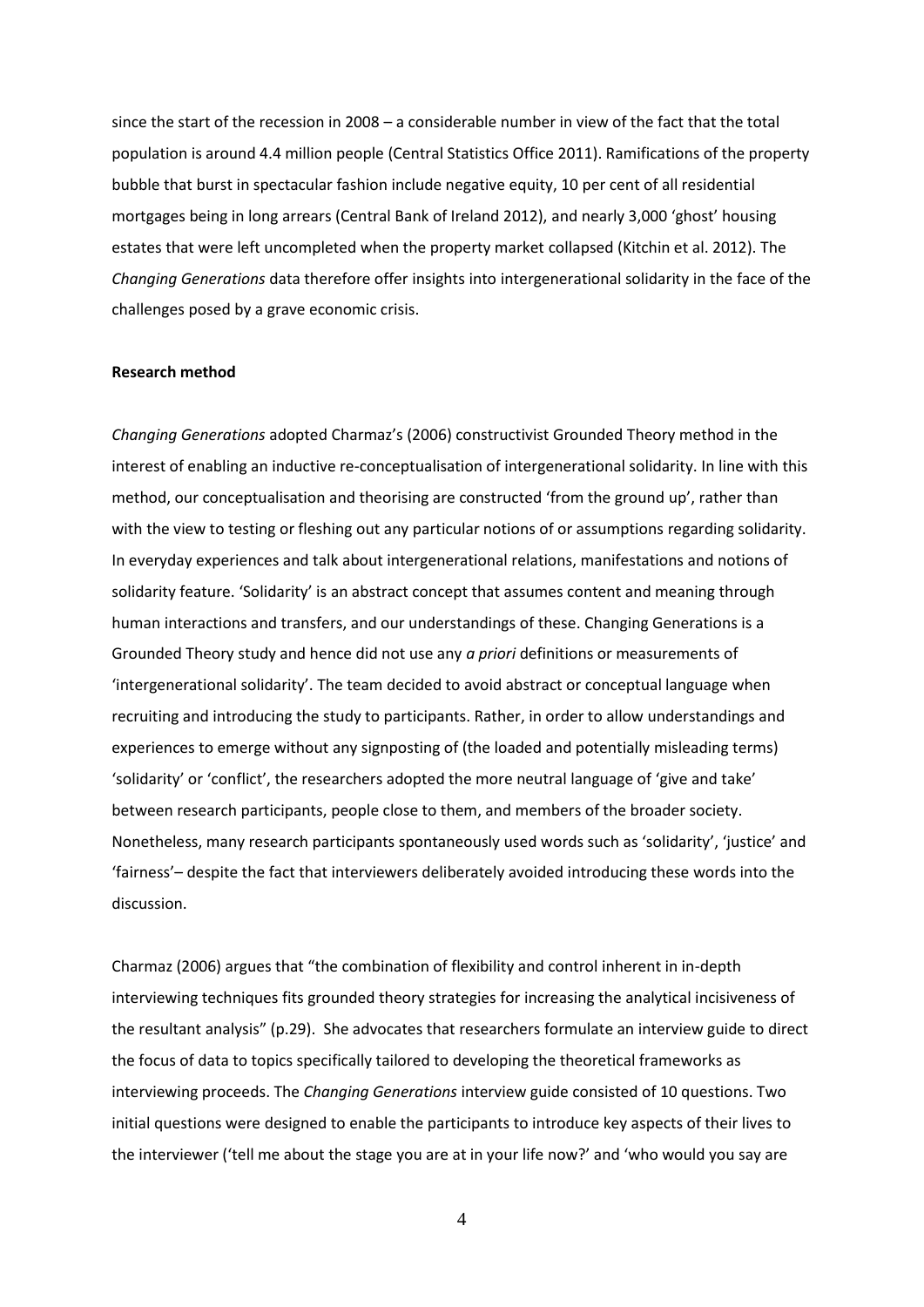the people closest to you?'). Four 'intermediate' questions sought to tap into two experiences ('giving' and 'receiving' resources) and into two spheres ('private' and 'public'):

- Can you tell me about the help and support, if any, you are **receiving from other people** at the moment? ['receiving – private']

- Can you also tell me about any help and support **you are giving to others** at the moment? ['giving – private']

- Thinking about Ireland as a whole, in what ways do you think that you are **contributing to Irish society**? ['giving – public']

- What do you see yourself **receiving from the State**? ['receiving – public']

As part of probing, interviewers introduced the temporal perspective into each of the above core questions, i.e. asked participants whether they 'had received' support in the past, 'anticipated receiving' support in the future, and so on. The interviewers also invited the participants to offer their reflections on how they felt about giving and receiving help and support as family members and as members of Irish society. The intergenerational dimension was not explicitly raised (unless introduced by the participant) until the middle of the guide, question five being phrased as 'I'd like to hear about your thoughts on the State's role in supporting the young and the old'. Ethical approval for the study was obtained in July 2011. Between September 2011 and July 2012, 100 indepth semi-structured interviews were conducted with men and women across the age and socioeconomic spectrums to explore their experiences, practices and understandings of the give and take between family members and members of Irish society at large. The interviews ranged from 31 to 160 minutes in duration, averaging 72 minutes. All interviews were recorded and transcribed verbatim by two professional transcription services.

Table 1 summarises the sample composition by gender, age group and socioeconomic status (SES). We acknowledge that researchers use a wide range of definitions of socioeconomic status, and that there is no consensus over the meaning of class. The study design entailed purposive sampling of participants from five areas with distinct levels of affluence and deprivation, selected on the basis of an index that measures education, principal economic status, housing, employment status and household composition of the population (Haase, 2010). Data generated with participants across these five geographical sites indicated socioeconomic status as an emergent category shaping intergenerational relations. This led the team to decide to sample purposively for balance in representation of high, middle and low SES participants to allow for theoretical exploration of the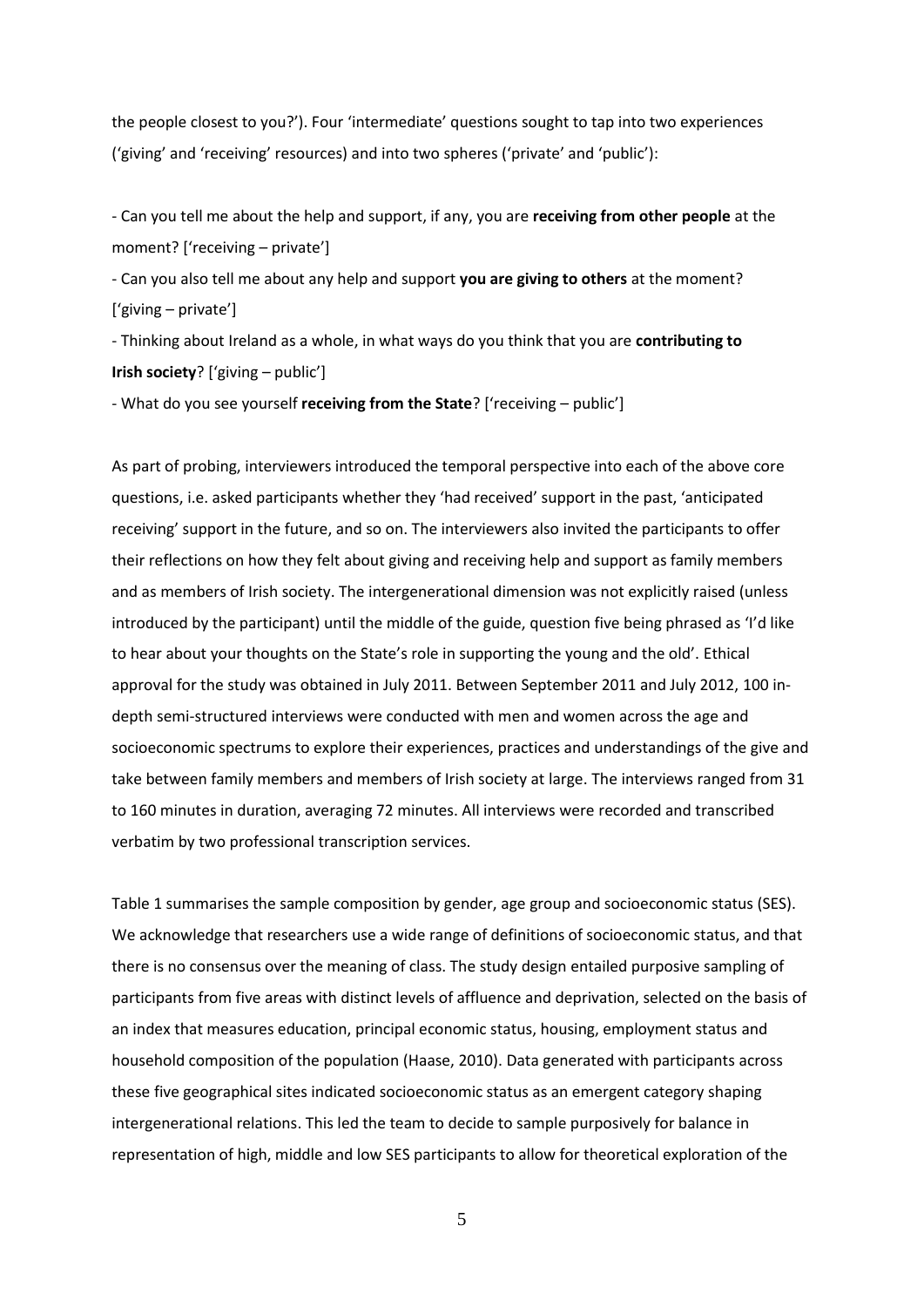role of SES in shaping practices and perspectives. In the context of a qualitative study seeking considerable amounts of personal information and reflection on family relations and participants' role as members of Irish society we selected a pragmatic way of capturing individual's socioeconomic status. Occupational status categorisation used by the Central Statistics Office (CSO) of Ireland (Central Statistics Office 2009) to classify socioeconomic status was selected and regrouped into three categories of high, middle and low SES as presented here. If participants did not volunteer information about occupational status during the course of interviews, this information was elicited by interviewers. Formal assignment to a SES category was subsequently undertaken by the research team following CSO procedures. Participants who had never worked (including students and home-makers) were assigned to an SES category based on either their partners' SES or that of their families of origin.

| $(10 = 100)$   |                  |                |                |                 |                  |           |                |                |               |
|----------------|------------------|----------------|----------------|-----------------|------------------|-----------|----------------|----------------|---------------|
| <b>SES</b>     | Men ( $n = 46$ ) |                |                |                 | Women $(n = 54)$ |           |                |                | <b>Totals</b> |
| <b>High</b>    | $18 - 25$        | $26 - 50$      | $51 - 74$      | $75+$           | $18 - 25$        | $26 - 50$ | $51 - 74$      | $75+$          |               |
| <b>SES</b>     | 4                | 5              | 8              | 3               | $\mathbf{1}$     | 10        | 3              | $\overline{2}$ | 36            |
| <b>Middle</b>  | $18 - 25$        | $26 - 50$      | 51-74          | $75+$           | 18-25            | 26-50     | $51 - 74$      | $75+$          |               |
| <b>SES</b>     | $\mathbf{1}$     | $\overline{4}$ | $\overline{3}$ | $\overline{2}$  | 4                | 5         | 3              | 5              | 27            |
| <b>Low SES</b> | $18 - 25$        | $26 - 50$      | $51 - 74$      | $75+$           | 18-25            | 26-50     | $51 - 74$      | $75+$          |               |
|                | 6                | $\overline{4}$ | 5              | $\mathbf{1}$    | 6                | 6         | $\overline{4}$ | 5              | 37            |
| <b>TOTALS</b>  | 11               | 13             | 16             | $6\phantom{1}6$ | 11               | 21        | 10             | 12             | 100           |

**Table 1** *Changing Generations* **sample profile by gender, age group and socioeconomic status**   $(n) = 100$ 

#### *Data analysis*

The interview data, spanning 3,737 pages and 1,172,503 words, were analysed following Charmaz's approach to Constructivist Grounded Theory (CGT) building (Charmaz 2006; Charmaz and Belgrave 2012). As data collection progressed, the three researchers involved in interviewing wrote memos to each interview reflecting on emergent meanings and directions each interview added to the overall inquiry. Open-line and focused coding was also engaged. Emergent questions, directions of analysis and coding were discussed at regular team meetings where all four team members shared questions arising from their own disciplinary location. Insights from across the data-set illuminating specific questions were shared and debated for contrast and 'fit'. A particular emphasis of this analytic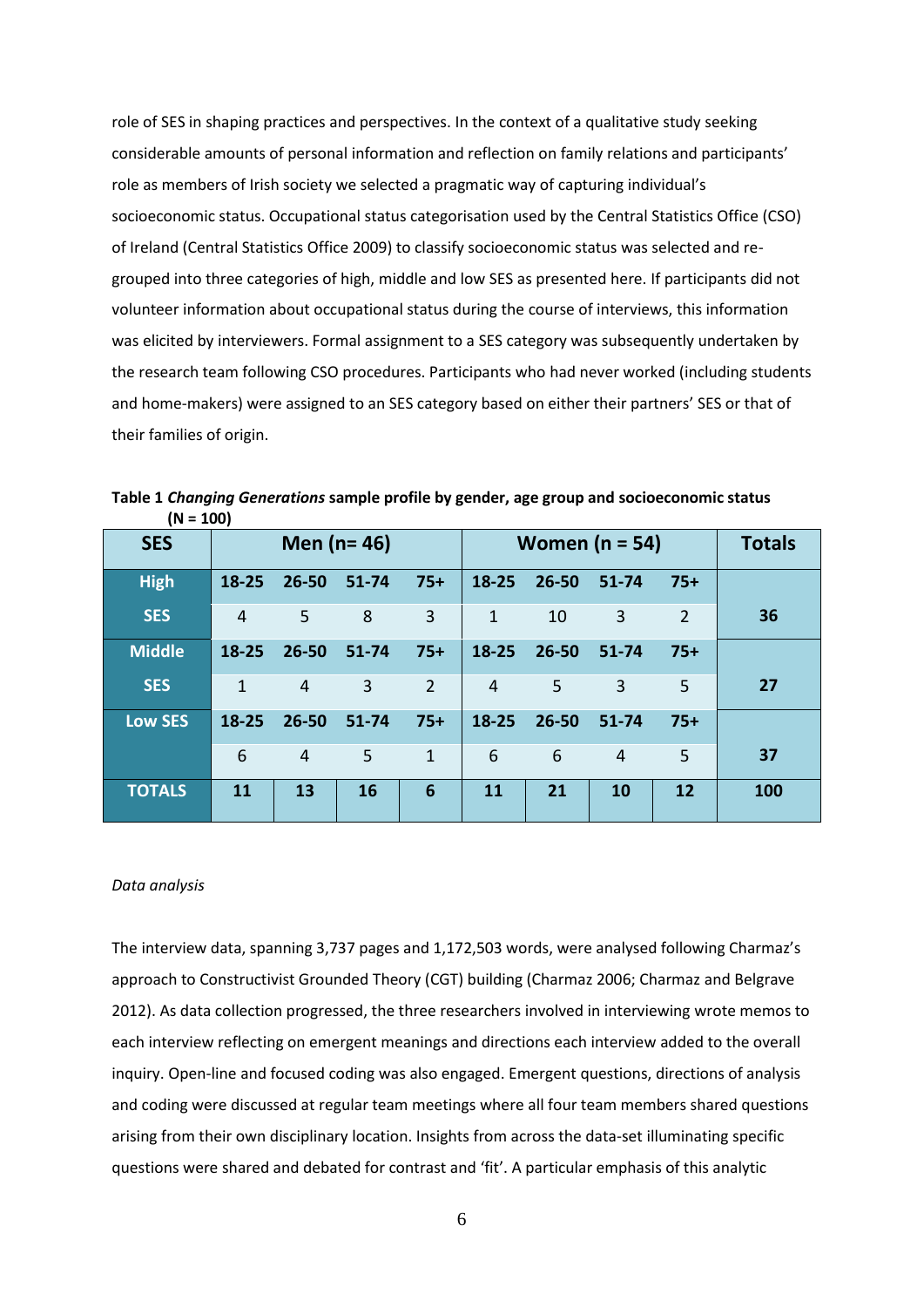process was whether the contentions being posed by the member proposing an interpretation fitted other members' insights into 'what was going on' in the data-set.

## **Findings**

Findings presented here were generated through a process of grounded theorising across the entire data-set. Themes emerging from the earlier interviews were pursued for further exploration and elaboration in subsequent interviews. Themes and social processes discovered within the data were built up into abstract categories and considered in light of existing literature and extant theories to generate hypotheses that were then interrogated empirically in further data collection to arrive at the most plausible explanations. Excerpts from selected individuals are used to exemplify a finding and should be read as exemplars of a theme robustly confirmed across the extensive data-set. We first discuss findings pertaining to intergenerational solidarity at the societal level, then turn to discussing intergenerational solidarity at the family level, and analysing how solidarities in these two spheres are inter-linked. All first names and surnames used in the findings are pseudonyms.

#### **Solidarity at the societal level**

Our study yielded little evidence of intergenerational conflict, either within the private or the public sphere. Across the data-set, older people were almost universally perceived as a deserving group that merited more and improved transfers and services from the State. 'Upward' solidarity towards older people was particularly marked among young people from the low and middle SES groups. For example, Noelle Lynch (19, low SES) reflects the general view among the younger research participants that older people's benefits and free health care are deserved, should be universal, and must not be cut:

Noelle: [Older people] get the pensions but they work[ed] for it, it is their money. The way I see it, they paid enough money over their life time into the State so they should get something back. I think the government cutting their pensions...is a disgrace. That is absolutely disgusting. (...) They have worked all their lives. (...) They should be able to sit back and have no financial worries. They should enjoy life.

Age therefore matters in Ireland as an 'automatic' demarcation of deservingness. The liberal Irish welfare state is a powerful driver of this finding – older people's welfare entitlements have tended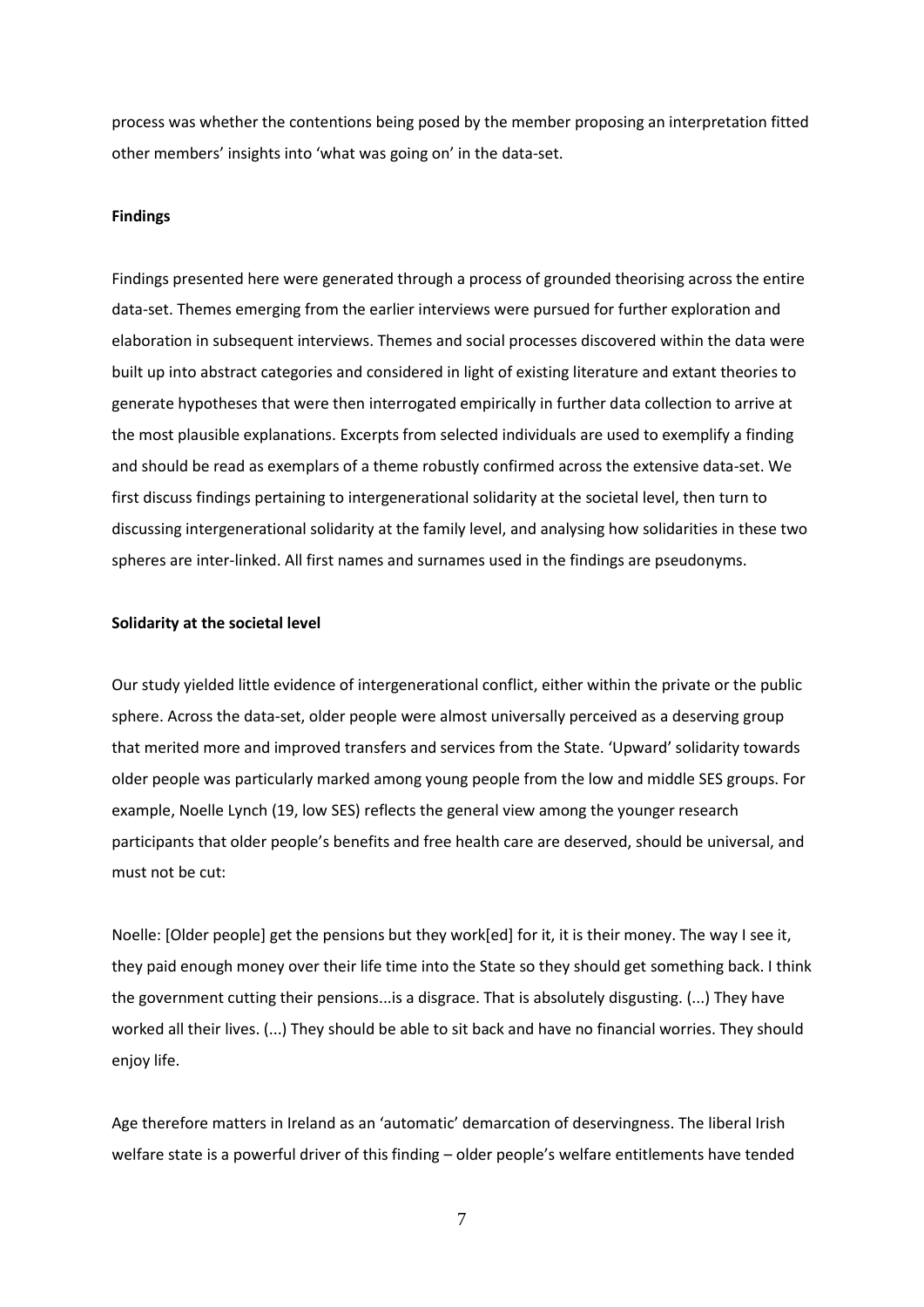to enjoy strong legitimacy as 'deserved' benefits in liberal welfare states, the United States in particular (Pampel 1994; Campbell 2009). The only exception to strong approval and call for further supports for older people in our data-set was constituted by *older* people from high SES groups; the well-off older adults within this group stated that some benefits they enjoy (free medical care in particular) were excessive. Martha O'Flynn (69, high SES) encapsulates this viewpoint:

[Entitlement to free medical care] should be means tested...that blanket [cover for] overseventies was a magnanimous gesture...without too much thinking behind it. (...) I think you have got to look after yourself from the cradle to the grave.

These older adults who reject the age-based entitlement to free medical care espouse an ideology of self-sufficiency and independence, and endorse social policies that are reserved, on the basis of means-testing, for those who cannot make provision for themselves and their families. The moral dimension of State intervention – individuals should assume personal responsibility for looking after their health and social care needs, with reliance on the State representing a form of weakness – also resonated among this group. The entitlement to free medical care was contrasted by several well-off older participants to the difficulties that low- and middle-income families with children have in meeting the costs of primary health care (GP visits). This demonstrates a process observed in the data wherein solidarity at societal level can be strongly oriented away from one's own age and social class group, and towards people of a markedly different age and life stage. It also aligns with Goerres and Tepe's (2011) allusion to the 'socially constructed nexus between the family and the welfare state', which evinces 'motives of reciprocal exchange between generations rather than pure age based self-interest' (pp. 199-200).

Solidarities do not have an 'either/or' quality. Older people who demanded improvements in old age- related benefits also tended to call for improvements in supports for (some) younger groups. Tommy Keeley (71, middle SES) is an example of an older rural dweller whose sense of solidarity traverses both social class and geographical boundaries as he expresses strong support for increased investment into the life chances of young people in deprived city areas:

[I]nner city and rundown areas...need extra help. (...) I think it is terrible to see that they were going to cut down on teachers in those areas. (...) [Helping children and young people in deprived areas] would be my priority.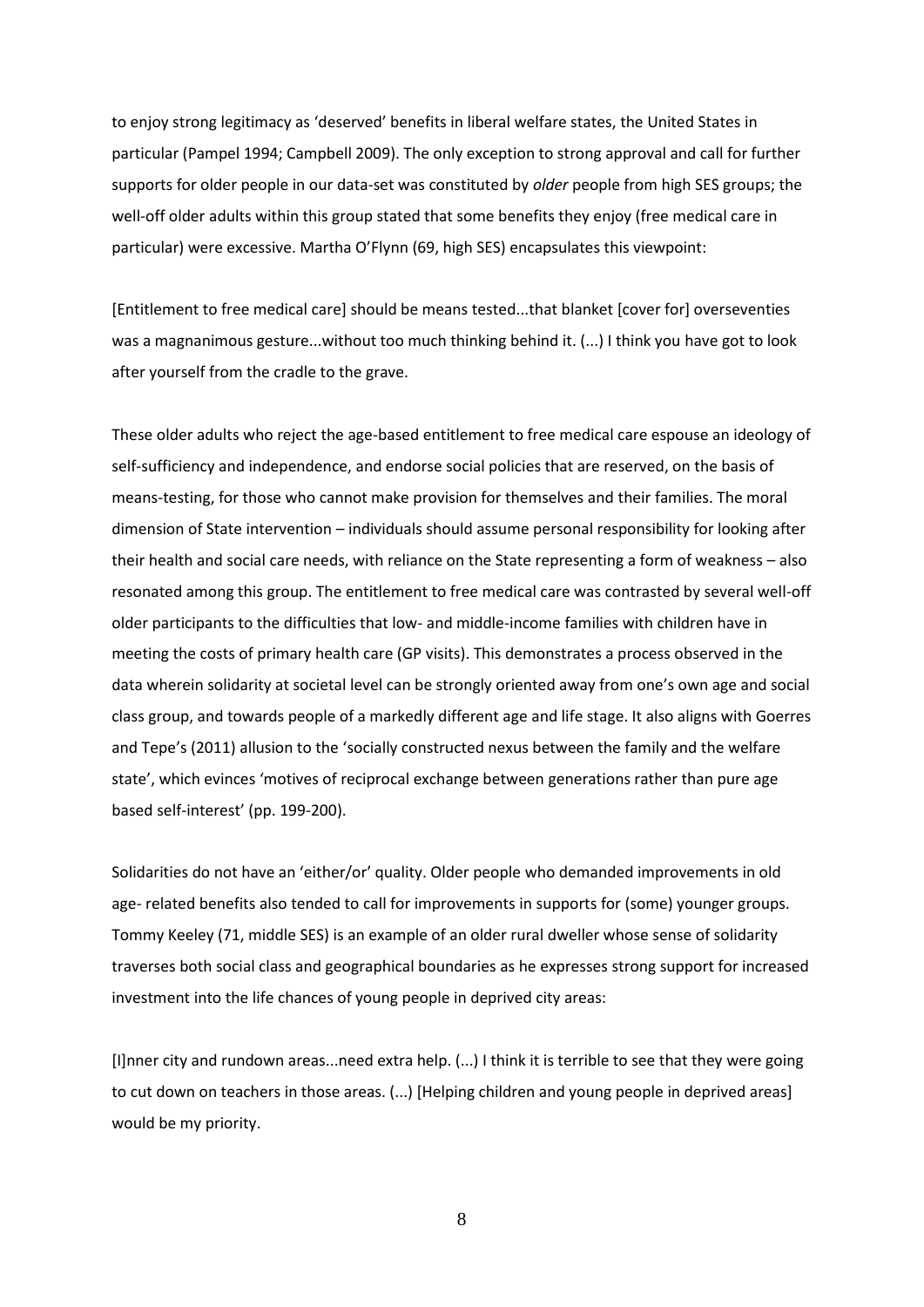Participants saw no need to juxtapose public expenditure on older people with expenditure on younger people. In fact, with only three exceptions, the idea of taking from one generation in the interest of another does not feature across the sample (although the idea of redistributing to *some* groups within younger or older generations does feature, e.g. well-of older people suggesting that money spent on their benefits should go to low- and middle-income families). Our analysis suggests that surveys and media portrayals that pit one generation or age group against another are using constructs and ideas that are far removed, indeed abstract, for 'ordinary people' in Ireland for whom the idea of generational conflict at the welfare state level is foreign.

However, for many participants the State was a remote entity. Especially in the younger middle/high SES individuals' accounts of the current and expected future role of the State in their lives, almost complete dissociation from the State (other than as tax payers) featured prominently. The locus of risk management is therefore strongly oriented away from the State, with minimal expectations and even stark pessimism about future entitlements, and increasingly shifting towards the expectation of reliance on private resources, earned through employment and entrepreneurship, and derived from within family networks. Indeed, the richest and most detailed accounts of the 'give and take' between generations pertained to the family level.

#### **Solidarity, family and class**

We now turn to discussing practices of intergenerational solidarity at the family level, including the process we identify as 'generational observing', in order to interrogate more deeply the relationship between solidarity and class, and the interface between private and public solidarities. Generational observing is a concept that emerged from the *Changing Generations* data-set through the process of inductive analysis. It resembles the concept of generational intelligence developed by Biggs, Haapala and Lowenstein (2011) who define it as 'an ability to reflect and act, which draws on an understanding of one's own and others' life-course, family and social history, placed within a contemporary social climate'. The term generational observing is used here to denote a somewhat narrower process of witnessing the practices of younger or older family generations, and adjusting one's expectations of intergenerational solidarity in the light of personal interpretations of these practices.

#### *Generational observing*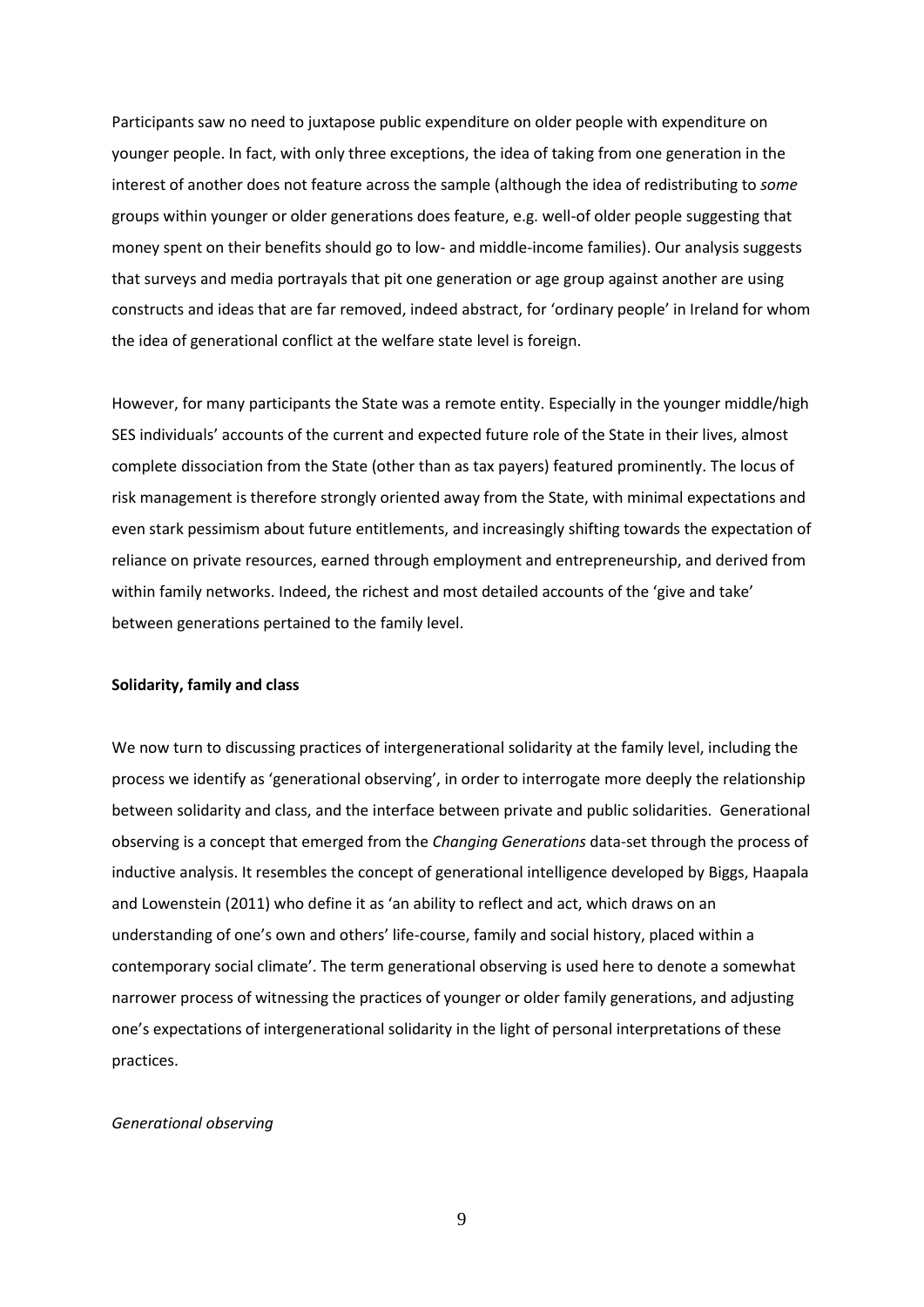Many older participants, especially those in the middle and high SES groups, offered their observations of the lives of their adult children and grandchildren as grounds for low expectations regarding future care from younger family members. This illustrates how generational observing shapes understandings of intergenerational solidarity. Older interviewees observed the nuclear family of today closing in on itself in a manner that leaves little time for older generations. The primary drivers of this pattern are the labour market participation of both parents, and the extreme care and attention that is accorded by parents to the youngest generation, i.e. children and young adults. Expectations regarding future family care from adult children and their families were low among middle and high SES older adults whose adult children and children-in-law were in employment:

[My daughter] has a house, a partner and two kids. She will have to get back to work. She is working as it is, three/four days a week. (...) I see a pressure on [both parents] that they have to work. They have no time. I don't think there is much time.

*Eileen Garvey, 74, high SES*

The generational orientation is seen to be increasingly 'downward' – investment into children becomes heavier and heavier, leaving less time for investment into (care of) older family members. The low expectations regarding family care therefore reflect well-off older adults' observation of the heavy investment of time (and money) by their adult children and children-in-law into their grandchildren, and also their ability and inclination to pay for care out of private resources. Research on solidarity within families has largely ignored this single most important dimension of familial intergenerational solidarity, namely the intergenerational resourcing of children within families, practiced both by parents and grandparents (directly or via the parents) (Arber and Timonen 2012). Long-lasting differences in life chances arise from this kind of intergenerational solidarity within families, yet both research and policy are weakly attuned to these behaviours and their long-term consequences at individual and societal level.

# *Formation of children's life chances as a mode of intergenerational solidarity*

Our data indicate that resourcing, or *formation*, of children is perhaps the single most influential and long-lasting generational family practice that influences life chances and key outcomes throughout the life course, and shapes intergenerational solidarity. Striking accounts of extremely careful formation of some children, and erosion of the capabilities and confidence of others, feature in our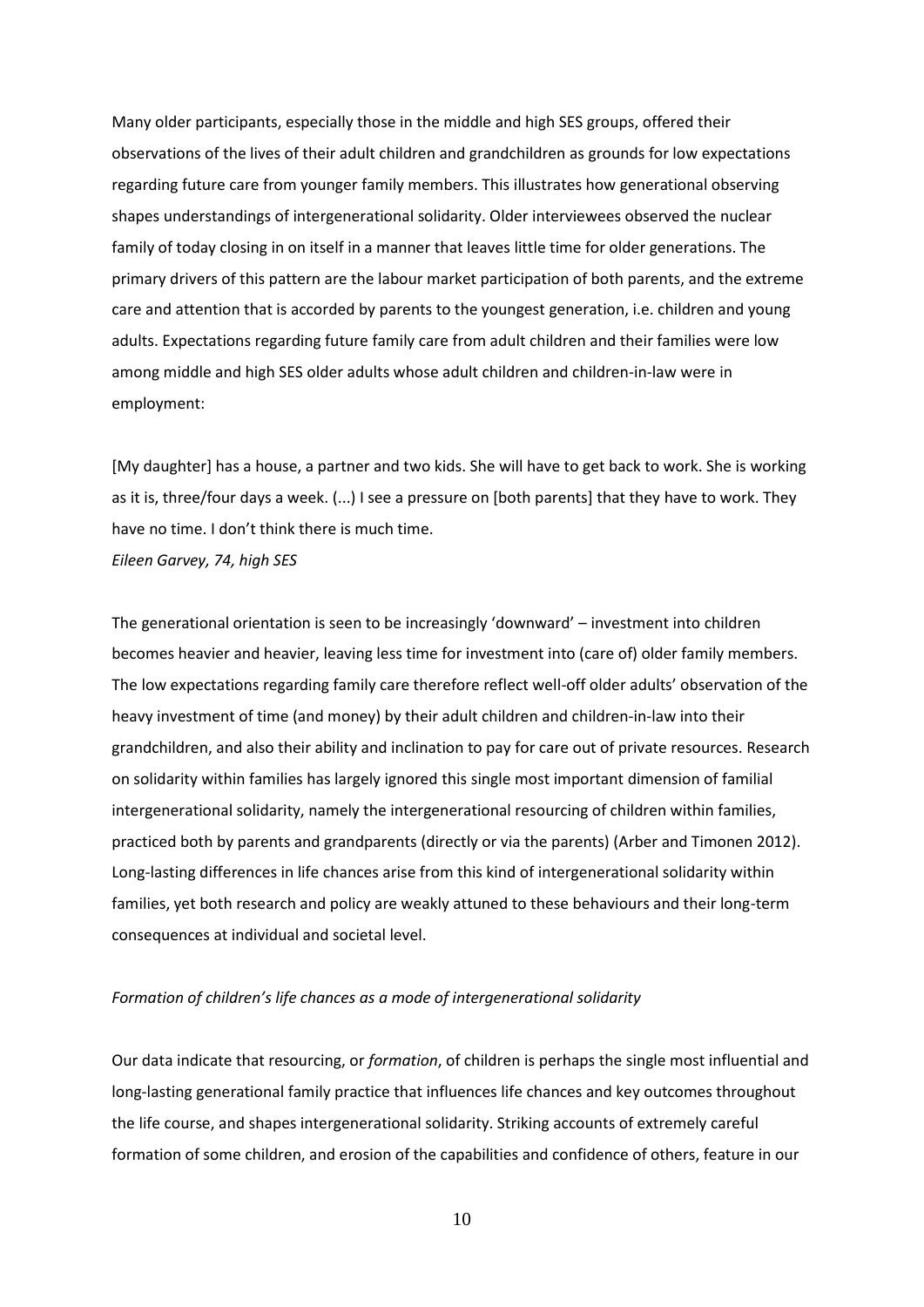data. Older women, especially those of high SES, gave accounts of the focused, time-consuming attention they had given to guiding their children through the education system in a manner that enabled them to get the most from their schooling (in most cases leading on to higher education), and educating them through hobbies and travel. As is evident from Lorna Gogan's account, these practices are generationally transmitted and replicated by parents in the descending generations:

I brought [my children] *always* to museums and places of historical interest. I was *always* trying to broaden their education, I suppose. I made sure that they were *always* aware of current affairs and things like that. (...) my daughter...is doing all the things that I did with her, with her kids now... [our emphasis]

*Lorna Gogan, 79, high SES*

The interview data pertaining to people currently parenting reflect the 'generational observations' of the older participants, and also illustrate how life chances are stratified by class. Accounts evince heavy investment of time and money into hobbies and education by middle and high SES parents (mothers in particular – these practices are still highly gendered in Ireland), for whom entry into higher education is a 'taken-for-granted' assumption:

[I]n terms of schooling he [son] has to go to secondary [school] and he has to go to college. I think college is like doing your Leaving Cert [final secondary school exams] nowadays, you just go to college and that's it, you know. *Caroline Fogarty, 40, high SES*

Contrasting accounts featured among parents from the low SES group. Despite shared commitment and ambition to see their children go to third-level education, lower educational achievement and resources placed them at a significant disadvantage in helping their children, and by extension put their children at a disadvantage relative to children from middle or high SES families. For example, Melissa O'Regan (45, low SES) who left school at the age of 13, expresses a tentative wish that her children stay in education ('please God' = Irish expression denoting hope) – far from the taken-forgranted approach of higher SES groups:

My stage now in life is I can't see much prospects happening for me. I am just looking forward to my own children's future and trying to better them and trying to get them to stay in secondary school and please God they go to college (...)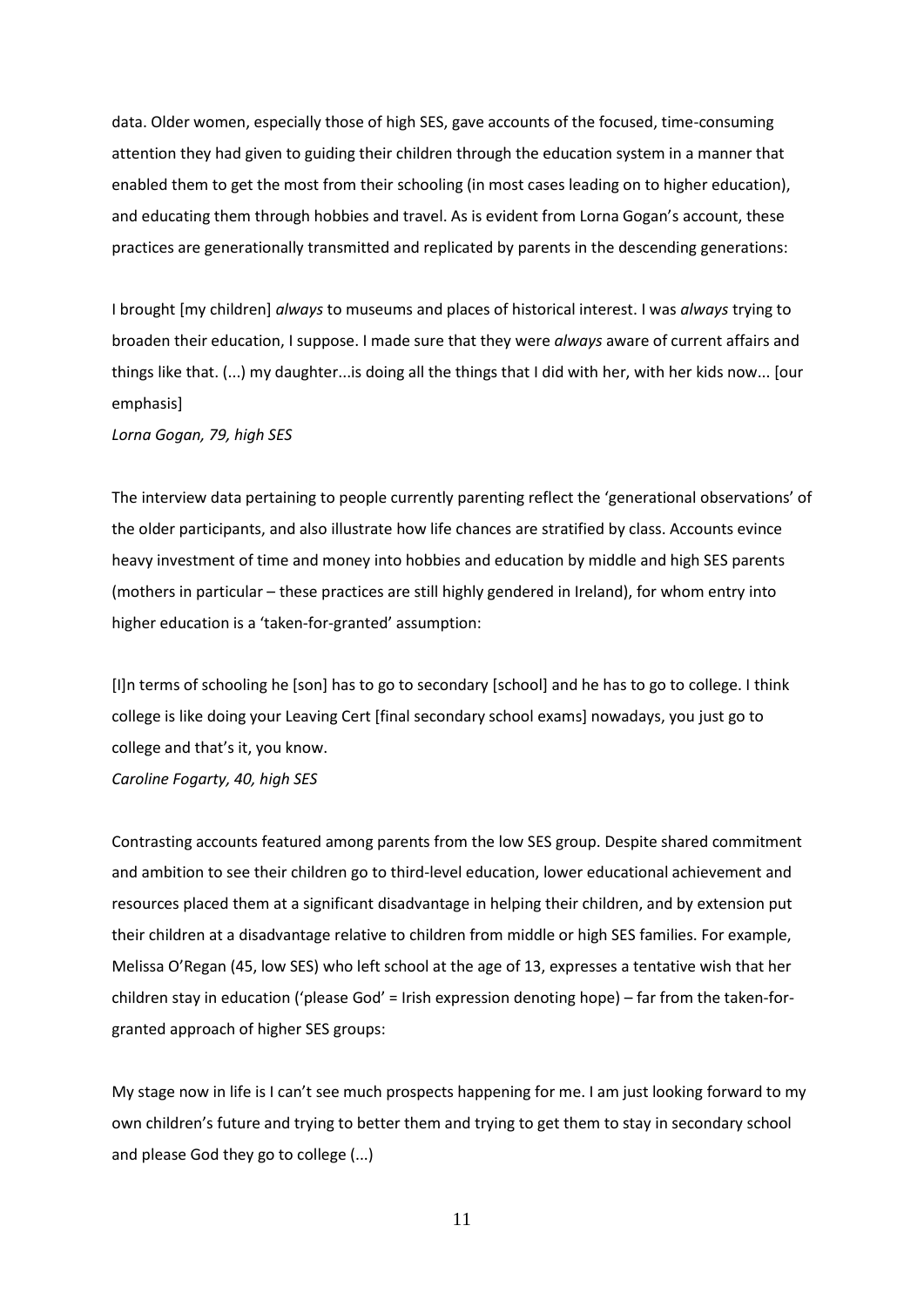The role of class in shaping life chances illustrated by these parents was corroborated by the data generated with younger participants. Based on the accounts given by the most marginalised young people in the sample, the Irish education system is performing poorly in levelling out the unequal resourcing of children and young people by their families (for instance literacy and numeracy problems are not addressed, or this is left until a very late stage in compulsory schooling). The heavy reliance on the family, and the belief in the autonomy of families in looking after their own members, constitute the deep roots of inequality in Ireland (and other familialist societies – see also Saraceno 2008: 4). The orientation of many welfare states towards self-reliance of individuals/families augurs movement towards or reinforcement of the intergenerational transmission of (dis)advantage that our data illustrate.

## *'Contracting out' care*

Within the high SES bracket, we find considerable (and perhaps increasing) stated and aspired-for independence from *both* younger family members *and* the State. High SES participants tended to express the view that they expect very little support from the State in terms of care services in old age. Most high SES older participants, like Fred Peterson (age 73), had made provision towards or expected to meet the costs of private help and support in their own home in old age, on the basis of the assumption that neither the State nor the family will or should be called upon to meet these costs:

# **I: If you were to develop care needs in the future, where would you expect that care to come from?**

Fred: If I needed care?

#### **I: Yeah.**

Fred: I don't expect it from my children.

## **I: You don't expect any assistance at all from your children?**

Fred: No I don't. I said we have some investments. Those investments that I have for my wife and I, in our minds, they are to pay for whatever care we need...I planned to look after ourselves.

Fred's example illustrates how the liberal model of a welfare state is deeply rooted in many participants' narratives. In contrast to the practice of increasingly 'contracting out' care by high SES groups, individuals and families with lower socioeconomic resources remain considerably more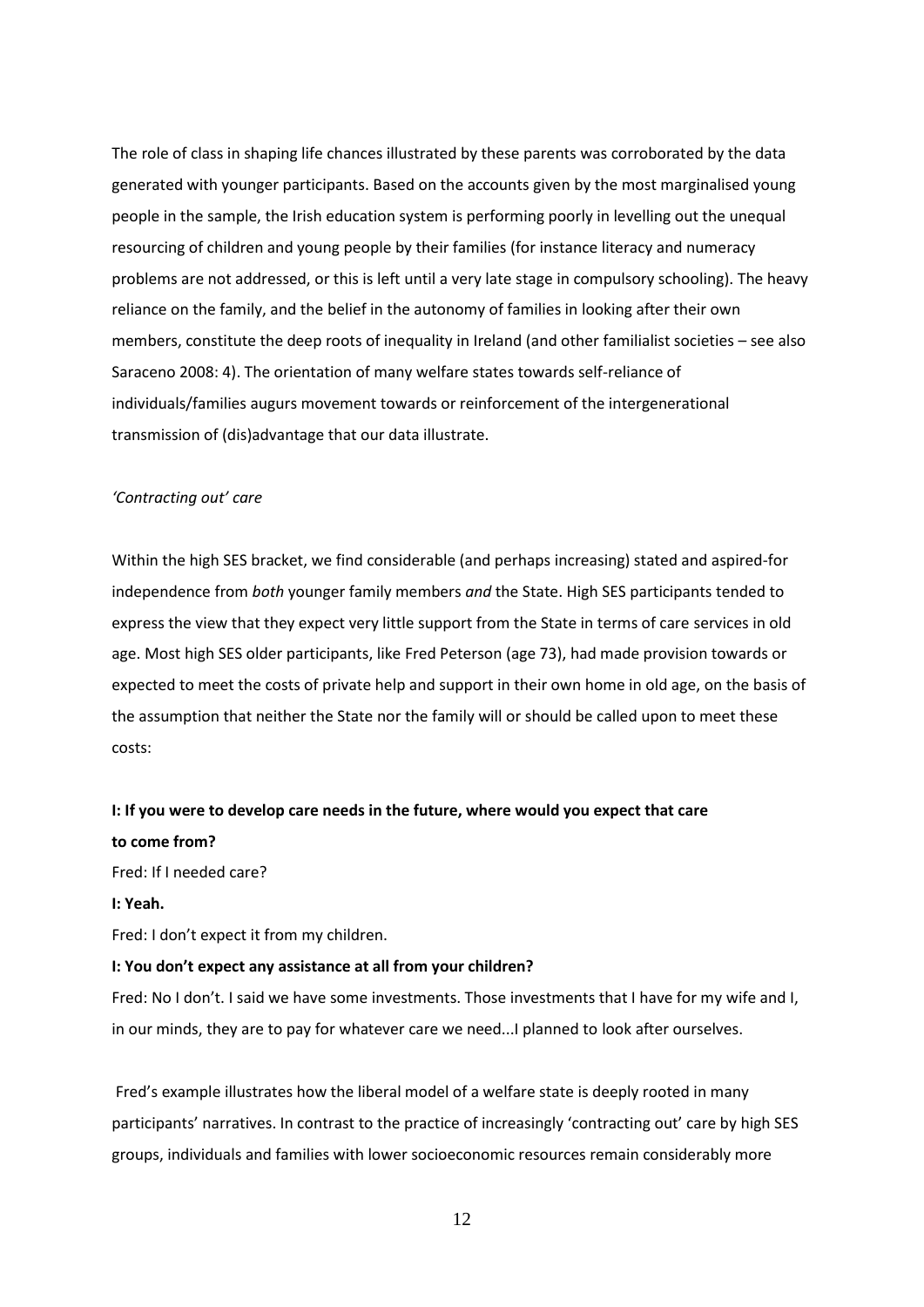reliant on 'free' family care. In many cases, this is facilitated by the geographical propinquity of at least one adult child, made more likely in the Irish context by the large number of children in the older cohorts, and by these adult children's tendency to establish households in close proximity to their parents (Barrett et al. 2011).

## *Unquestioning obligation vs. 'freedom from care'*

The reliance on and expectations of family care was markedly higher among low SES research participants and continues to shape expectations and beliefs of what is 'good' intergenerational practice. The pattern of young people's involvement in transferring resources upwards through the generations was notable among low SES youth. For many, these transfers constituted the deepest meaning of family solidarity, and reflected very low expectations of State involvement. The most striking example of this pattern is Stacey Kennedy, a 19-year-old unemployed woman who cares fulltime for her octogenarian grandmother who has dementia. Stacey undertakes her caring role at the expense of pursuing her own education and employment opportunities, yet rejects the thought of any State financial compensation for this care work:

I do everything, the washing, the drying, the feeding, the bathing...I have to do everything for her (...) Your family is your family. (...) She is my Nanny [grandmother], I shouldn't be paid to look after her I feel. (...) when it's your family I feel like it's kind of your duty.

Stacey is expressing her *unquestioning obligation* to care for her grandmother (see also Calkins 1972). Her intergenerational solidarity encompasses both her grandmother, whom she 'love[s] to bits', and her mother, a lone parent on very low income, whom she helps to the best of her ability with household bills. In similar vein, Kylie Quinn (25, low SES lone parent) expressed her belief that it is her unquestioning obligation to look after her mother despite the fact that her mother, an alcoholic, had been extremely neglectful towards her throughout her youth, because '[s]he's your mother and you'll always only have one mother'. Stacey's and Kylie's obligations – current and anticipated, real and perceived – embody strong moral capital (internalised social norms that obligate (grand)children to care for and support their older (grand)parents – Silverstein et al. 2012) and are in stark contrast to the expectations of middle and higher SES youth. For example, Brian Lyons is in his early 20s and, despite having an ageing parent with a disability, feels free to pursue his higher education and career in Ireland or abroad, thanks to the freedom that his family's wealth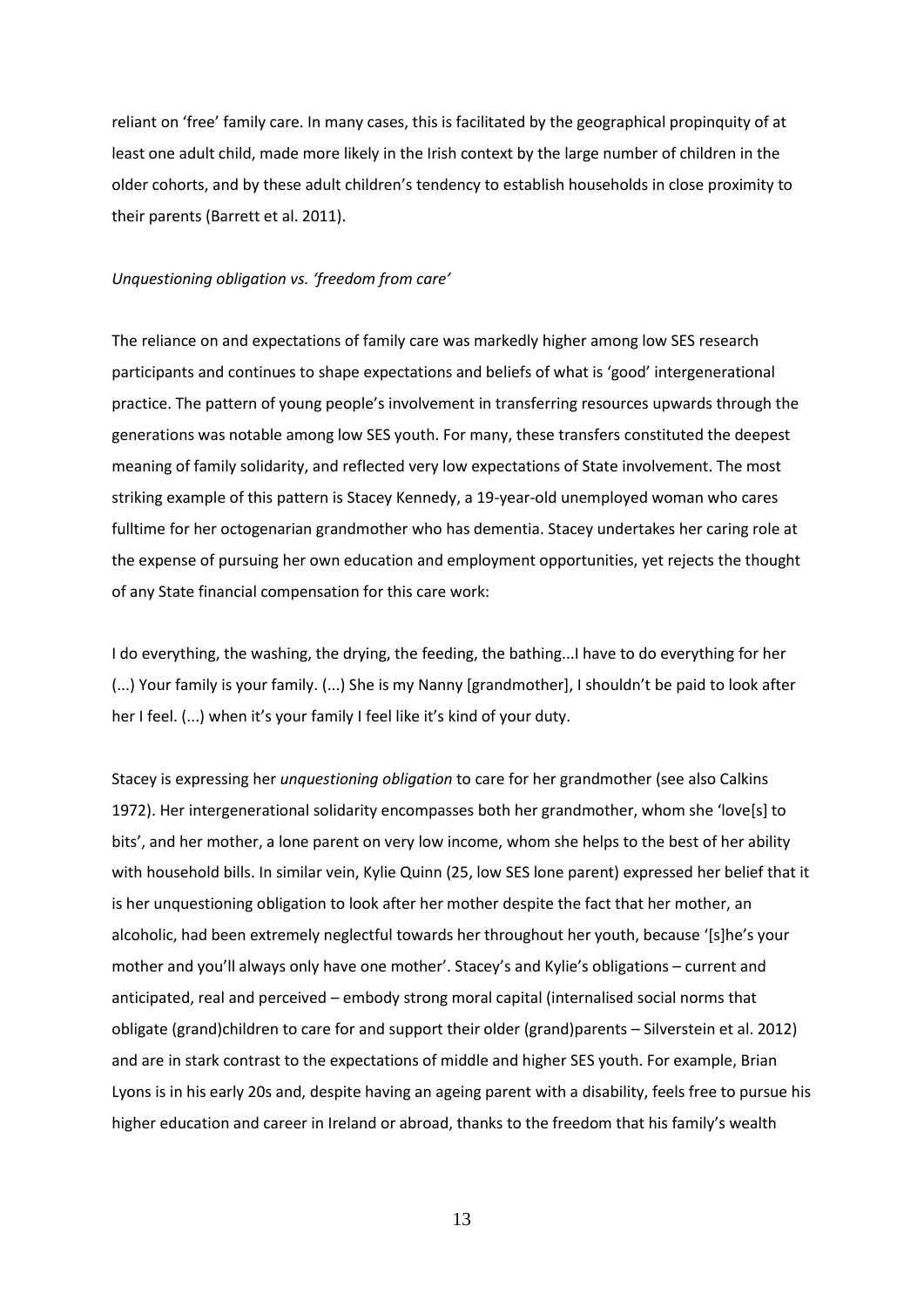affords through 'contracting out' care, a practice that he is currently witnessing in his grandparents' care arrangements:

Brian: ...money or whatever that the family kind of says is there should...cover that. I mean...the family is sort of wealthy enough...there is quite a bit there [to fund care].

Brian's expectations align with those of Fred, the high SES older man quoted above: the older generation gives the licence to the younger to focus on self-development, career and offspring, and the younger generation takes the opportunity to develop work and personal interests instead of limiting them as Stacey does.

Based on these findings, we argue that perceptions and practices of intergenerational solidarity in Ireland are strongly class-based. Social class is the central variable that, together with gender, either 'binds' or 'frees from' provision of care (we are not considering emotional support here, or financial transfers, which we did not measure and which are inevitably influenced by income/wealth). The welfare state context matters too: the restricted availability and low public expenditure on longterm care in contexts such as Ireland is a central driver of private expenditure on care by those who can afford it and recourse to family care by those who cannot.

#### **Conclusions**

Based on in-depth interviews in a single country, at a specific point in time, the *Changing Generations* study cannot aspire to constitute a full picture of intergenerational solidarity across all contexts. However, our empirical findings highlight ways in which research and theorising on intergenerational solidarity might usefully be re-oriented. They are particularly apposite for contexts that are comparatively unequal, have weak welfare states, and place considerable reliance on the family as a source of security, as Ireland does. Ireland's economic crisis also frames our findings, and provides insights into intergenerational processes and practices in the midst of great economic challenges.

Based on constructivist Grounded Theory analysis of *Changing Generations* data, we have formulated the following four postulates. First, that intergenerational solidarity at the family level is strongly contoured by socioeconomic status. Second, that intergenerational solidarity evolves as family generations observe each others' practices and adjust their expectations accordingly. Third,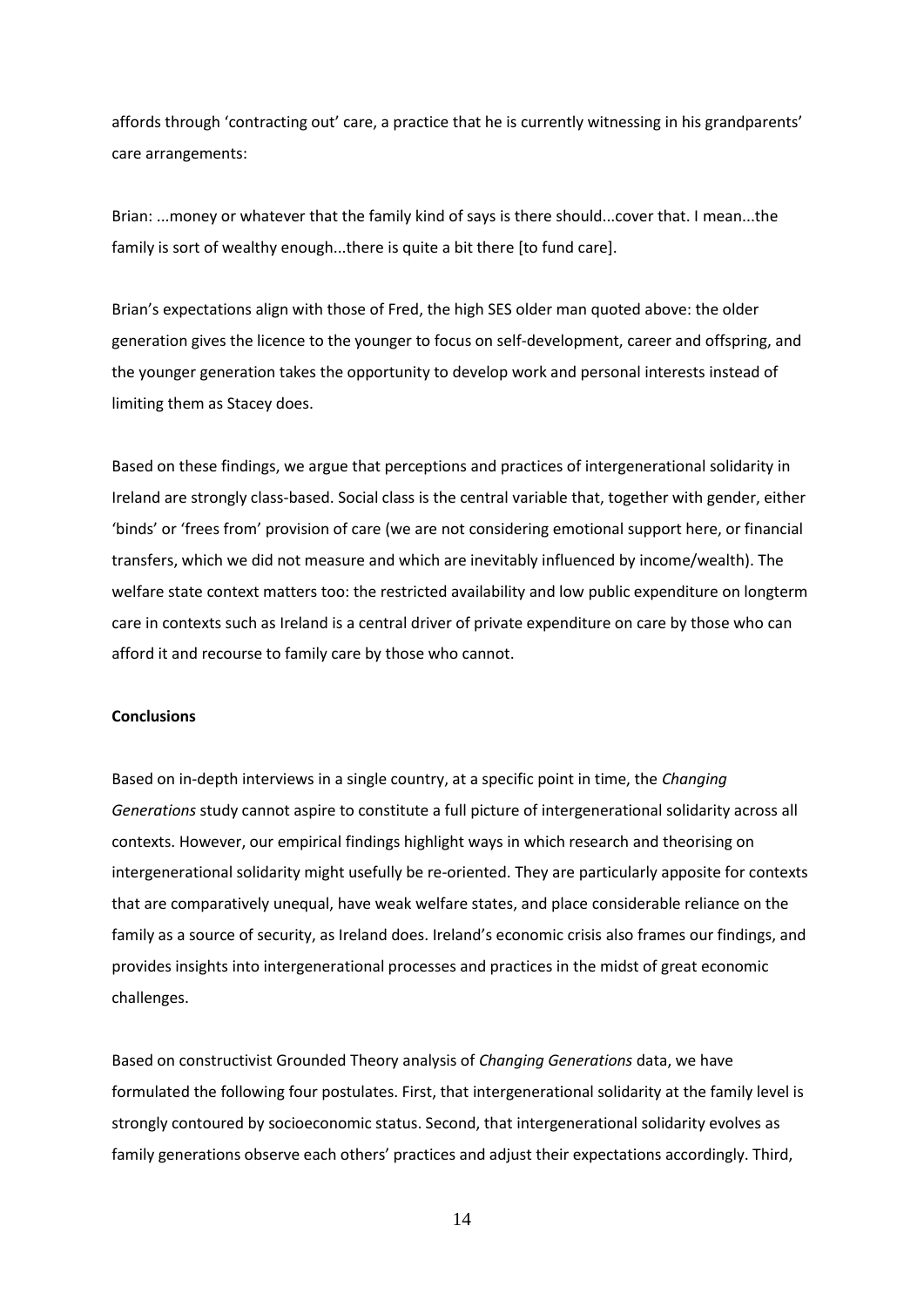that intergenerational solidarity within families is also shaped by the public sphere (the welfare state) that generates varying expectations and levels of solidarity regarding State supports for different age groups, again largely dependent on socioeconomic status. Fourth, that the liberal welfare state context, especially at a time of economic crisis, enhances the significance of intergenerational solidarity within families. The Irish welfare state (among many other welfare states) does not counteract the family-level inequalities effectively, which makes individuals' life chances and sources of security highly dependent on the socioeconomic resources and solidarity of their family.

Public and private intergenerational solidarities and class are inter-twined in complex ways that we have only partially illuminated and theorised here. Intergenerational solidarities are simultaneously being constructed at the family level and at the societal level, and are at both levels powerfully shaped by socioeconomic resources that influence the attitudes and practices we adopt towards other generations. Hence, we echo and substantiate Kohli's (2006) call for research on intergenerational solidarity that engages seriously with class (and gender – we recognise that gender norms and roles play an important role but cannot engage in a fuller discussion of gender in this article). We hope that our findings are relevant for future research and debates that are attuned to age/generation, gender *and* class, rather than according age and generation the exclusive focus that they do not deserve in discourses and research on intergenerational solidarity.

## **Acknowledgements**

Kathy Charmaz is a member of the scientific advisory board for the *Changing Generations* study and has been closely involved in guiding the research team in its methodological approach, for which we are deeply grateful. We also thank the other members of our Scientific Advisory Board (Alan Barrett, Pat Dolan, Ricca Edmondson, Helen Johnson and Paula Mayock), and our funder, the Atlantic Philanthropies. The research team is especially grateful to the 100 people who participated in the study. Thanks are also due to the participants in the session on intergenerational solidarity at the ESPAnet 2012 conference, two anonymous reviewers and the Editor of this journal for their constructive comments.

# **References**

Arber S, Attias-Donfut C (eds) (2000) The myth of generational conflict: The family and state in ageing societies. Routledge, London Arber S, Timonen V (eds) (2012) Contemporary grandparenting: Changing family relations in global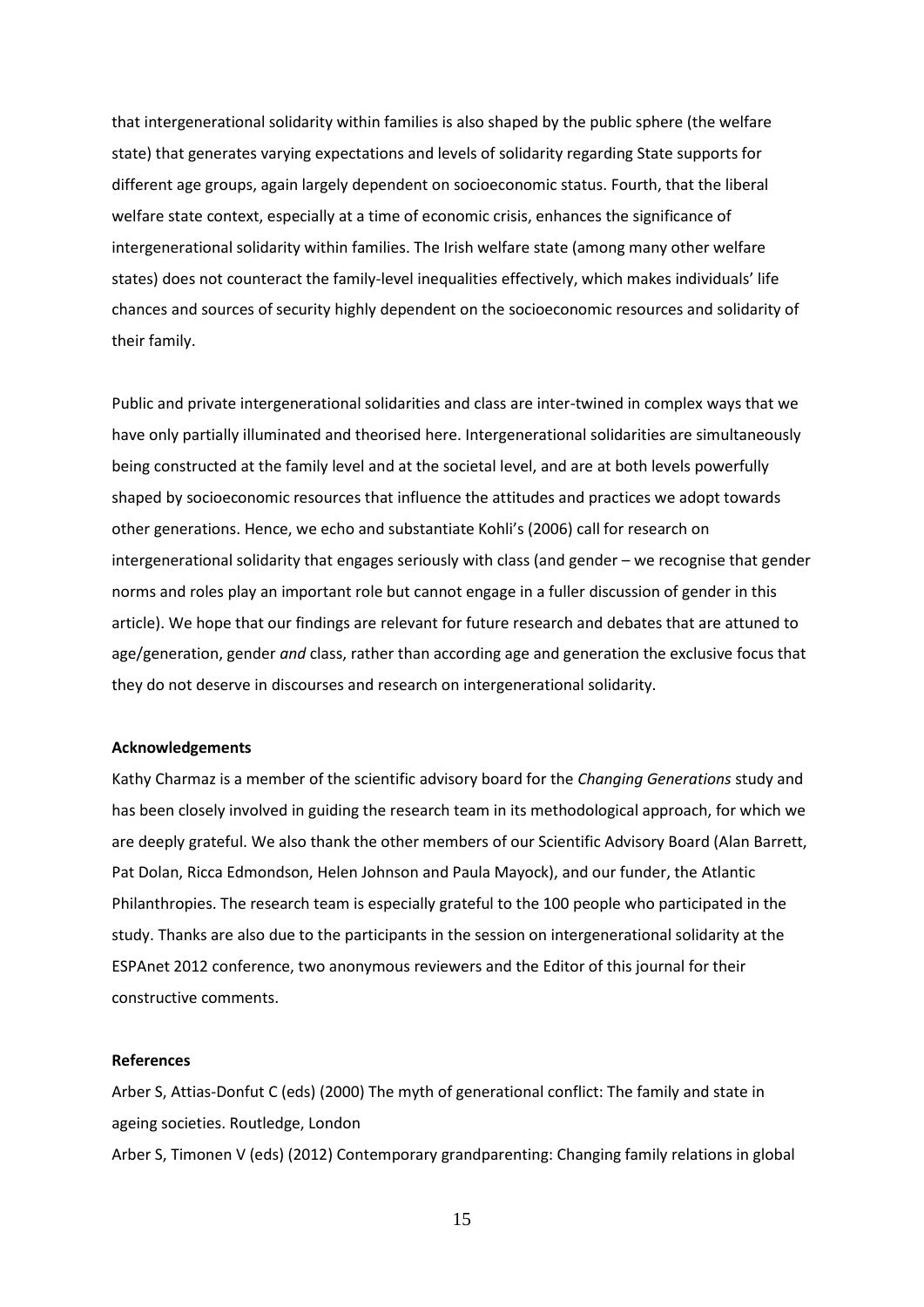contexts. Policy Press, Bristol

Barrett A, Savva G, Timonen V, Kenny RA (eds) (2011) Fifty plus in Ireland 2011. First results from the Irish Longitudinal Study on Ageing (TILDA). Trinity College Dublin, Dublin

Bengtson VL (2001) Beyond the nuclear family: The increasing importance of multigenerational bonds. J Marriage Fam 63:1-16

Bergin A, FitzGerald J, Kearney I, O'Sullivan C (2011) The Irish fiscal crisis. Natl Inst Econ Rev 217:R47- R59

Biggs S, Haapala I, Lowenstein A (2011) Exploring generational intelligence as a model for examining the process of intergenerational relationships. Ageing Soc 31: 1107-1124

Binstock RH (2010) From compassionate ageism to intergenerational conflict? Gerontologist 50:574- 585

Bourdieu P (1986) The forms of capital. In: Richardson JG (ed) Handbook of theory and research for the sociology of capital. Greenwood Press, New York, pp 241-258

Calkins K (1972) Shouldering a burden. Omega 3: 23-36

Campbell AL (2009) Is the economic crisis driving wedges between young and old? Generations 33:47-53

Central Bank of Ireland (2012) Residential mortgage arrears and repossessions statistics: Q1 2012.

http://www.centralbank.ie/polstats/stats/mortgagearrears/documents/2012q1 ie mortgage arrea

rs\_statistics.pdf. Accessed 16 October 2012

Central Statistical Office (2009) *Standard Report on Methods and Quality (v1) for Census of Population*. Appendix 5. CSO, Dublin

http://www.cso.ie/en/media/csoie/surveysandmethodologies/surveys/populations/documents/pdf docs/COP\_quality\_report\_appendix5.pdf

Central Statistics Office (2011) Population and migration estimates, April 2011. CSO, Dublin.

http://www.cso.ie/en/media/csoie/releasespublications/documents/population/current/Population %20and%20Migration%20Estimates%20April%202011.pdf. Accessed 16 October 2012

Charmaz K (2006) Constructing grounded theory: A practical guide through qualitative analysis. Sage, London

Charmaz K (2012) Constructing grounded theory: A practical guide through qualitative analysis, 2nd edn. Sage, London

Charmaz K, Belgrave L (2012) Qualitative interviewing and Grounded Theory analysis. In: Gubrium JF, Holstein JA, Marvasti A, Marvasti KM (eds) Handbook of interview research, 2nd edn. Sage, Thousand Oaks, CA, pp 347-365

Considine M, Dukelow F (2009) Irish social policy. A critical introduction. Gill and Macmillan, Dublin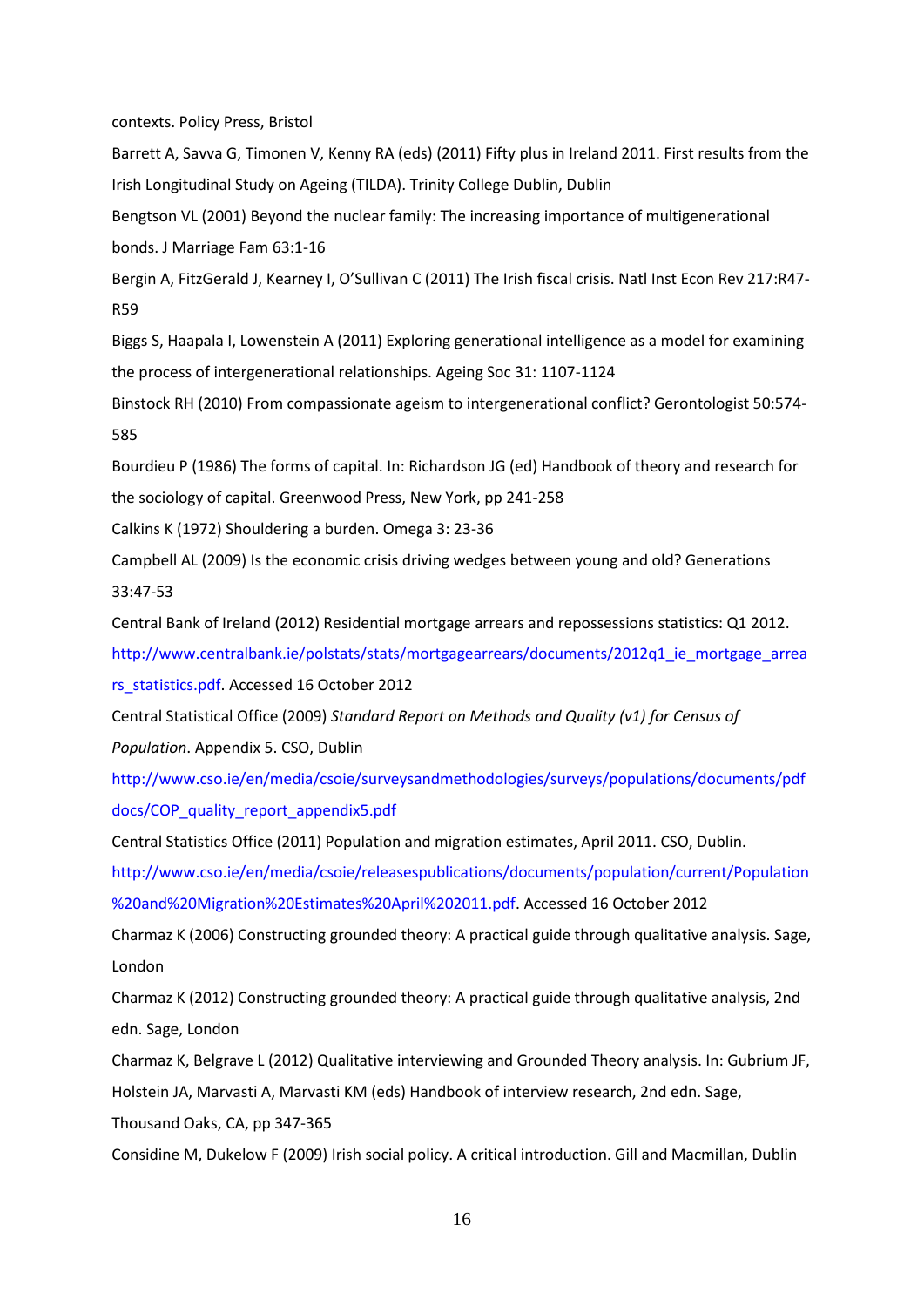Dykstra PA, Fokkema T (2011) Relationships between parents and their adult children: A West European typology of late-life families. Ageing Soc 31: 545-569.

Edlund J, Svallfors S (2012) Cohort, class and attitudes to redistribution in two liberal welfare states: Britain and United States, 1996-2006. In: Vanhuysse P, Goerres A (eds) Ageing populations in postindustrial

democracies: Comparative studies of policies and politics. Routledge, Abingdon, Oxon. and New York, pp 206-224

Goerres A, Tepe, M (2011) The family and the welfare state: the impact of public provision for families on young people's demand for public childcare across 21 nations. In: Vanhuysse P, Goerres A (eds) Ageing populations in post-industrial democracies: Comparative studies of policies and politics. Routledge, Abingdon, Oxon. and New York, pp 178-205

Haase, T (2010) The Pobal-Haase Deprivation Index for Small Areas. New Deprivation Measures from the 2006 Census of Population for Atomic Small Areas (SAs). Pobal, Dublin.

http://maps.pobal.ie/Documents/PobalHaaseDeprivationIndex03.pdf

Kitchin R, O'Callaghan C, Gleeson J (2012*)* Unfinished estates in post-Celtic Tiger Ireland. National Institute for Regional and Spatial Analysis Working Paper Series 18. National Institute for Regional and Spatial Analysis, NUI Maynooth, Maynooth

Kohli M (2006) Aging and justice. In: Binstock RH, George LK (eds) Handbook of aging and the social sciences, 6th edn. Academic Press, San Diego, pp 456-478

Künemund H (2008) Intergenerational relations within family and the state. In: Saraceno C (ed) Families, ageing and social policy. Intergenerational solidarity in European welfare states. Edward Elgar, Cheltenham and Northampton, pp 105-122

Luescher K, Pillemer K (1998) Intergenerational ambivalence: A new approach to the study of parentchild

relations in later life. J Marriage Fam 60:413-445

Pampel FC (1994) Population aging, class context, and age inequality in public spending. Am J Sociol 100:153-195

Saraceno C (ed) (2008) Families, ageing and social policy. Intergenerational solidarity in European welfare states. Edward Elgar, Cheltenham and Northampton

Silverstein M, Conroy SJ, Gans D (2012) Beyond solidarity, reciprocity and altruism: moral capital as a unifying concept in intergenerational support for older people. Ageing Soc 32:1246-1262

Steinbach A (2012) Intergenerational relations across the life course. Advances in Life Course Research

Szydlik M (2012) Generations: Connections across the life course. Advances in Life Course Research